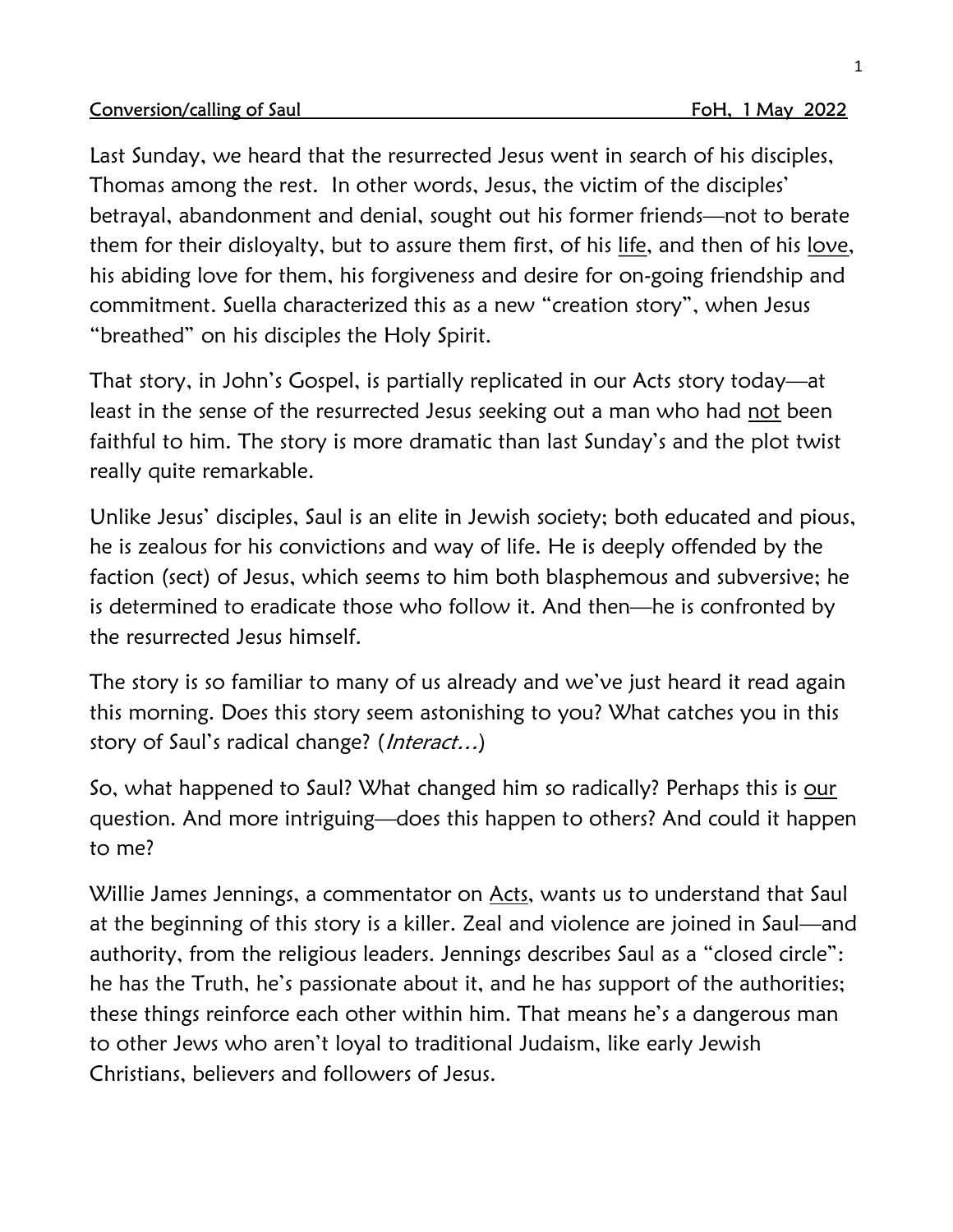In our story Saul, with others, is on his way to the city of Damascus, pursuing followers of Jesus—not realizing that he himself is being pursued. At about midday, a blinding light knocks Saul to the ground and a voice addresses him, "Saul, Saul, why are you hurting me?"

Saul responds, "Who are you, *Adonai* (Lord, the substitute name for God)?" "I am Jesus whom you are persecuting…"

Perhaps we can say that with this exchange, the "closed circle" that was Saul is broken open. Saul's certitude and zeal is shattered when the one he calls "Lord" (God) is identified with the crucified Jesus, whom he hates, but who now addresses him with tenderness, "Why are you hurting me?"

We don't know how momentary Saul's conversion was. Maybe it happened in that moment, or maybe in the next three days of blindness as he recalled the blazing light on the road at noon and the poignant voice of Jesus, or in the gentle conversation with a stranger who came to him and called him "brother" and baptized him. What seems evident is that what the NT calls "repentance" (metanoia—change of heart and life) happened to Saul in those few days, as he surrendered his self-concept, his identity, as a righteous hunter and killer of heretics… to become a follower of Jesus himself.

It's almost unbelievable to those around Saul. What he asks them—and us—to take seriously is his startling experience of being confronted by a personage he thought was an imposter and dead. This man, Jesus, turns out not only to be alive but to have sought him out and addressed him personally and movingly as the voice of God. This single experience largely disrupts Saul's whole calling and purpose in life—and he surrenders to it.

If Saul's conversion is in some sense a model of what Biblical conversion is, we will do well not to focus on the drama of it all—the blinding light, the audible voice, the suddenness of the encounter. Rather we will want to consider how Saul as a "closed circle" is broken open by the loving meeting with Jesus. Some speak of "de-centering the self" or "loosening the ego-knot" as the way our closed-circle selves are broken open. In the case of Saul, that may have begun to happen long before his encounter on the Damascus road. Perhaps his witnessing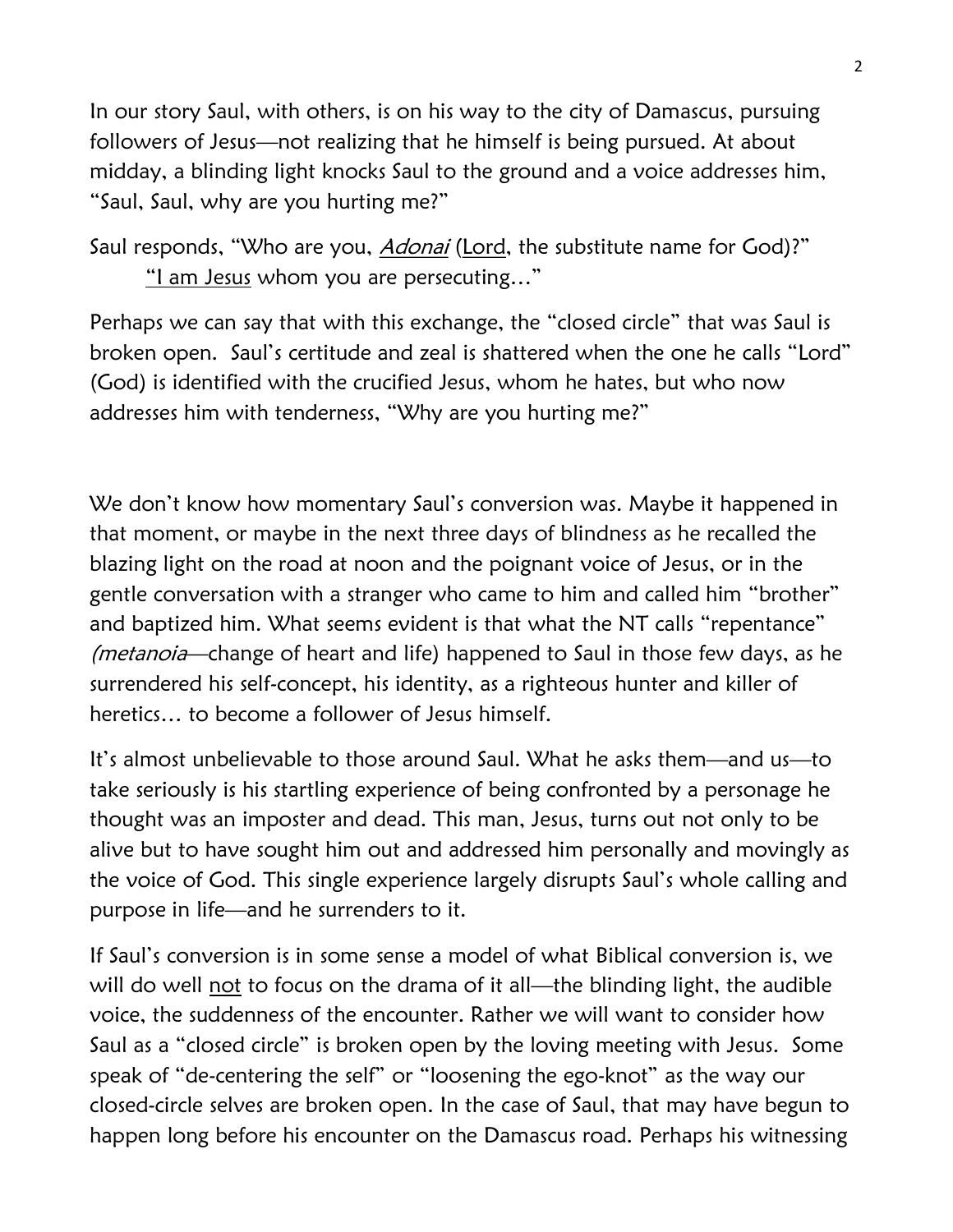the martyrdom of Stephen created a crack in his defended self. He claims to have been "passionately loyal to God" (Acts 22:3) from an early age, and that devotion in itself may have been a wedge in his journey to surrendering himself to Jesus.

What are your experiences, what are my experiences, of being changed, of being converted away from a preoccupation with being in control, or wielding power, or being right, being recognized, being secure and invulnerable? Of course these are all basic human needs that have a legitimate place in our development of self and integrity. But when they become attachments that close us off from others, from God, and even from parts of ourselves, we become "closed circles" and perhaps like Saul, God begins to pursue us.

Last year when the men's group read the book by bell hooks, The Will to Change, I felt anew God's pursuit of me and the invitation to conversion, to be changed. In a chapter called Healing Male Spirit, bell hooks writes:

Men cannot speak their pain in patriarchal culture. Boys learn this early in childhood. As a girl, I was awed by a man in my church, a deacon, who would stand before the congregation and speak his love for the divine spirit. Often in the midst of his testimony he would begin to weep, sobbing tears into a big white handkerchief. The girls and boys who witnessed his tears were embarrassed for him, for in their eyes he was showing himself to be weak. When he wept, the men who stood beside him turned their eyes away. They were ashamed to see a man express intense feeling. (p. 135)

Reading this wasn't a blinding light or an audible voice that knocked me over, like Saul. It was (is) a tender invitation to know, affirm, and share how I—a man—feel: pain, especially from childhood, and the yearning to be loved and to love. I too am a closed circle being broken open, my defended self, decentered—especially by the awareness that I am deeply loved just as I am.

How does conversion happen? Clearly not by our own engineering. Saul was not in control of his circumstances, and neither are we. In the events of our lives, the relationships, the conflicts, the diminishments, the joys, the griefs, God pursues us, and God comes to us.